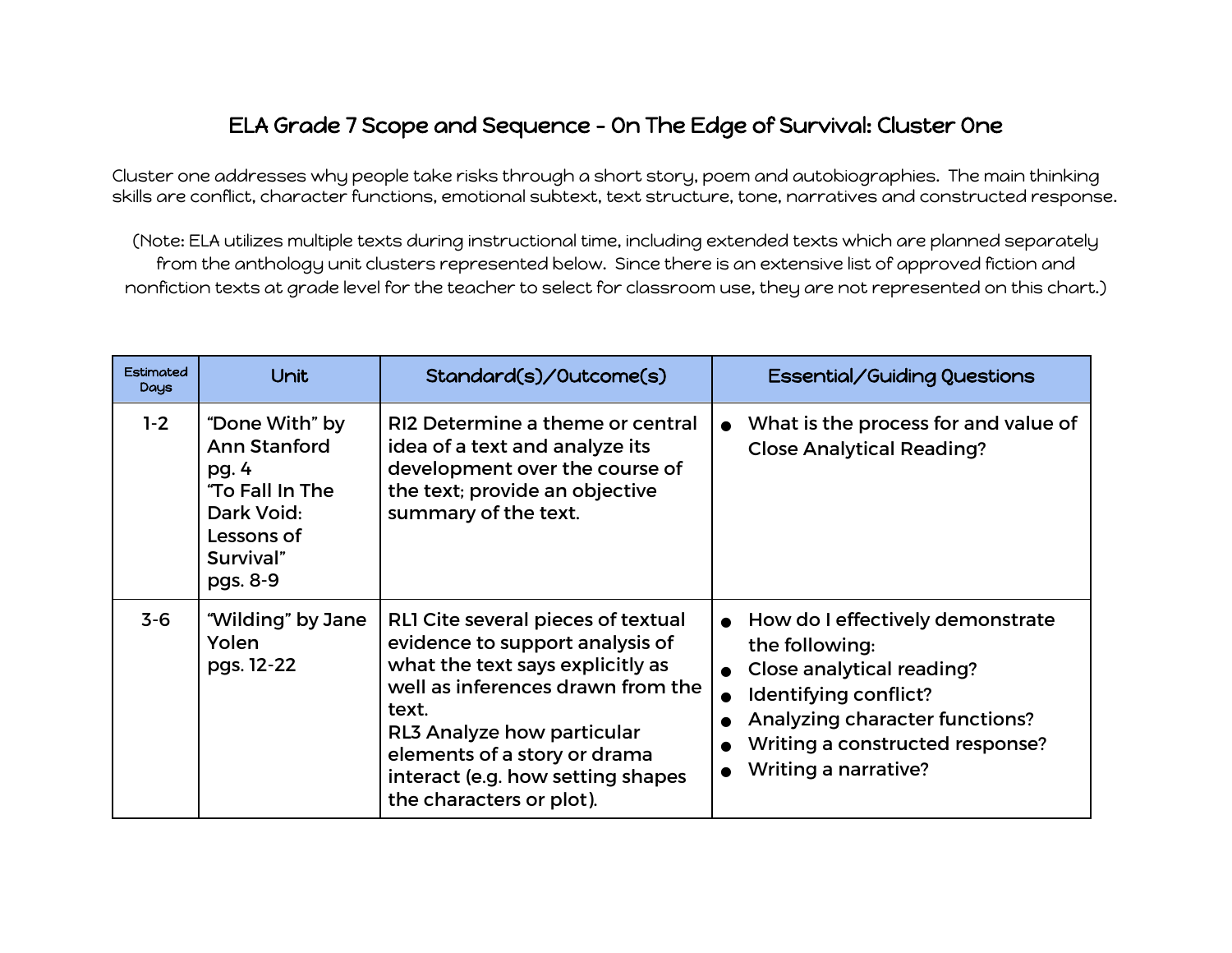| $2 - 4$ | "Allen Greshner"<br>by Mel Glenn<br>pg. 23                            | RL1 Cite several pieces of textual<br>evidence to support analysis of<br>what the text says explicitly as<br>well as inferences drawn from the<br>text.<br>RL5 Analyze how a drama's or<br>poem's form or structure (e.g.<br>soliloquy, sonnet) contributes to<br>its meaning.                                                                                | How do I effectively demonstrate<br>the following:<br>Analyzing emotional subtext?<br>Writing a poem?                                             |
|---------|-----------------------------------------------------------------------|---------------------------------------------------------------------------------------------------------------------------------------------------------------------------------------------------------------------------------------------------------------------------------------------------------------------------------------------------------------|---------------------------------------------------------------------------------------------------------------------------------------------------|
| $3-6$   | "Search and<br>Rescue" by Tim<br>Cahill<br>pgs. 24-31                 | RII Cite several pieces of textual<br>evidence to support analysis of<br>what the text says explicitly as<br>well as inferences drawn from the<br>text.<br>RI5 Analyze the structure an<br>author uses to organize a text,<br>including how the major sections<br>contribute to the whole and to<br>the development of ideas.                                 | How do I effectively demonstrate<br>the following:<br><b>Note Taking?</b><br>Identifying text structure?<br>Writing a constructed response?       |
| $2 - 4$ | "The Fine<br>Madness of<br>Iditarod" by Gary<br>Paulsen<br>pgs. 33-37 | RII Cite several pieces of textual<br>evidence to support analysis of<br>what the text says explicitly as<br>well as inferences drawn from the<br>text.<br>RI4 Determine the meaning of<br>words and phrases as they are<br>used in a text, including<br>figurative, connotative, and<br>technical meanings; analyze the<br>impact of specific word choice on | How do I effectively demonstrate<br>the following:<br><b>Previewing text?</b><br>Identifying tone?<br>Analyzing text with supporting<br>evidence? |